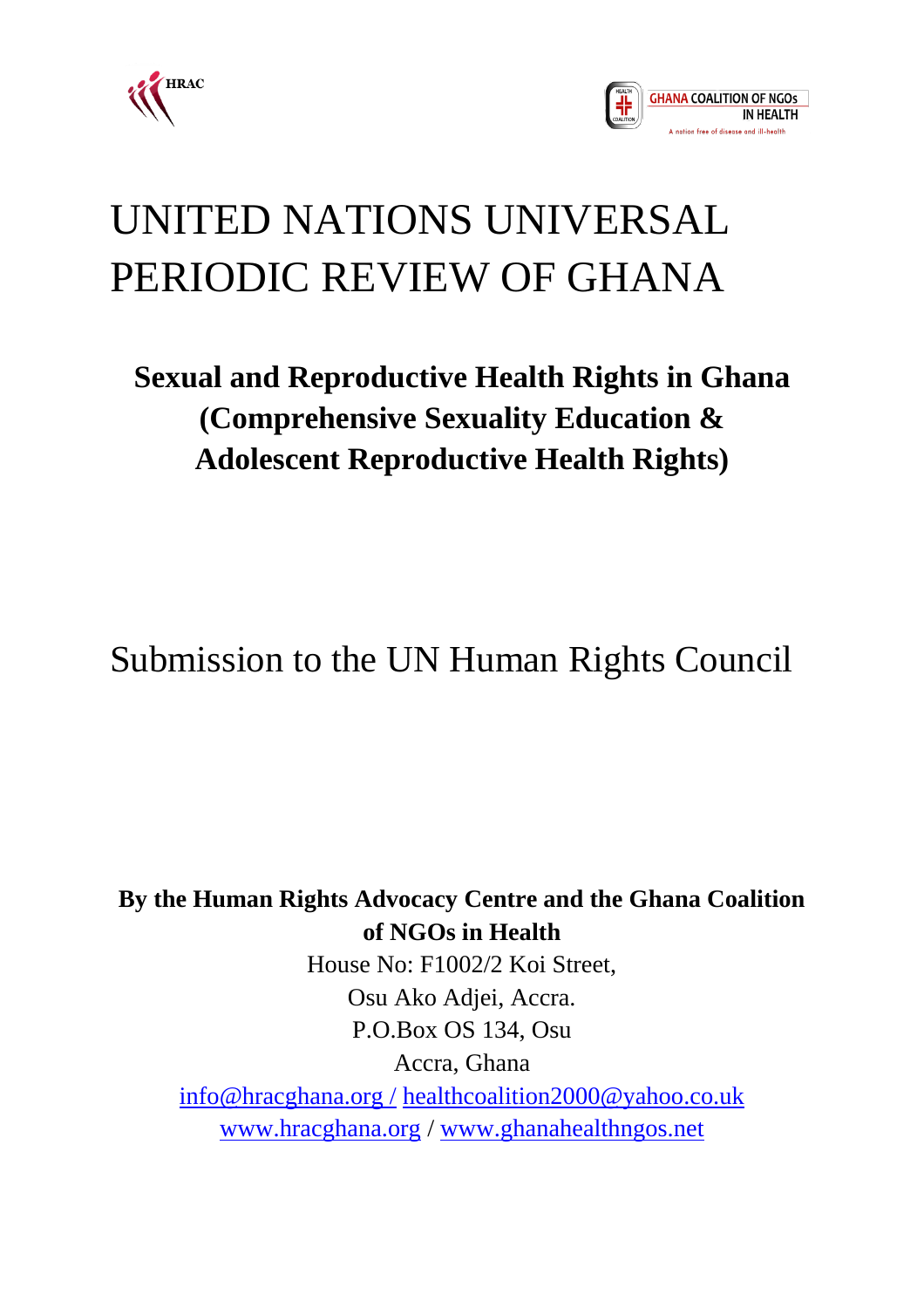#### **1.0 Introduction**

The Human Rights Advocacy Centre (HRAC) is a non-profit, independent, research and advocacy organization set up to advance and protect human rights in Ghana. This document is the joint report of the HRAC and the Ghana Coalition of NGOs in Health, on the situation of Sexual and Reproductive Health Rights (SRHR) in Ghana from 2017-2021, pursuant to Human Rights Council resolution 5/1, reaffirmed in resolution 16/21. The Ghana Coalition of NGOs in Health (GCNH) is a Health Civil Society Organization (CSO) established as an umbrella and coordinating body for health interventions of NGOs/FBOs/CBOs in the health sector in Ghana. GCNH currently has a membership of over 417 NGOs/FBOs/CBOs from all the 10 regions of Ghana.

# **2.0 Preparation for the report: Methodology and Consultation**

The HRAC met with the Ghana Coalition of NGOs in Health and the National Population Council for a consultative meeting regarding the submission. The report has been prepared using information collated from HRAC research, stakeholder consultations, and information obtained from partner NGO's and the media.

# **3.0 Comprehensive Sexuality Education**

Comprehensive Sexuality Education (CSE) teaches young people about sexual and reproductive health, which equips them with the right information to make informed decisions concerning sexual behavior and sexual health.

#### 3.1 Legal Provisions and Policies of Comprehensive Sexuality Education

Comprehensive sexual education is absent from the curriculum in Ghanaian schools. However, the National Population Policy has a policy objective specifically on educating the youth on sexual relationships. Nevertheless, the absence of legal provisions for comprehensive sex education in the Ghanaian school systems limits young people from receiving the correct information and the resources in order for them to make informed choices concerning their sexual health.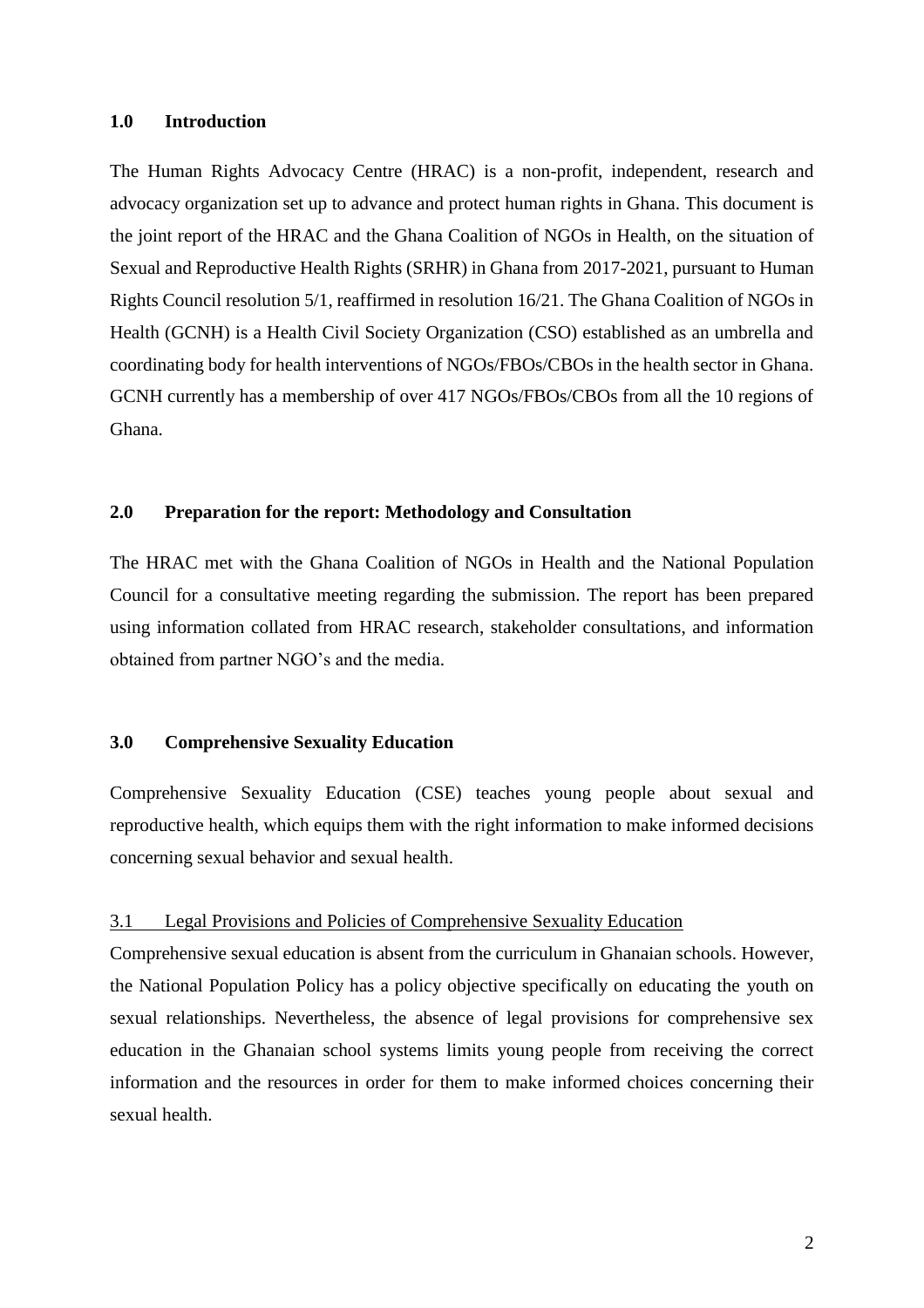#### 3.2 Sexual Education in Ghana

Sexuality education in Ghana was first introduced in the early 1970's when the government recognized the importance of sexuality education and hence introduced the Family Life Education program.<sup>1</sup> This pilot program aimed to help young Ghanaians to improve their quality of life and prepare them for responsible parenthood. In 1987, the Ghanaian government fully implemented the Family Life program in secondary school which was a step lauded by many health and development promoters as a step forward as the program's implementation contributed to addressing problems such as teenage pregnancies, school dropout as a result of teenage pregnancies, and the high prevalence of sexually transmitted infections among Ghanaian youth.

However, currently the Family Life program is no longer a component of the school curriculum as an individual subject but rather a part of the social studies subject.<sup>2</sup> The content of the topics covered under social studies fails to discuss critical Sexual and Reproductive Health Rights issues in detail such as, sexually transmitted infections, youth pregnancy, and abortion. The topics that are addressed under the subject are very limited. As a consequence, the effectiveness of the social studies subject is woefully inadequate to pass for a sexuality education subject due to the fact that it does not provide youth with all the information needed. To further complicate the matter, the delivery of the education is poor since teachers are often not well trained in teaching SRHR or CSE.

# 3.3 Sexual Activity

 $\overline{a}$ 

The lack of open discussion about sex leads to youth having very limited knowledge on sexual behavior and activities, yet they are still engaging in sexual activities. Based on results from a study on adolescents living in two municipalities in the Brong-Ahafo Region, the mean age that adolescents first had sex was 17.5 years (17.0 and 17.8 years respectively for males and females).<sup>3</sup> About 63% of the participants had sex, with more females (69.2%) than males  $(54.1\%)$  having had sexual intercourse.<sup>4</sup> Furthermore,  $65\%$  of the adolescents  $(59.3\%$  males

<sup>3</sup> Darteh, E. (2012). Sexual Behaviour and Condom Use among Adolescents Living in Urban Poor Areas in the Brong Ahafo Region, Ghana. *Journal of Alternative Perspectives in the Social Sciences*, Vol. 4(3), 619-639. 4 Ibid.

 $1$  News Ghana. (2016). Calls for comprehensive sexuality education in Ghanaian schools. Retrieved from <https://www.newsghana.com.gh/calls-for-comprehensive-sexuality-education-in-ghanaian-schools/>

<sup>&</sup>lt;sup>2</sup> Asiedu, S., et al. (2011). Sexual and Reproductive Health Education among Dressmakers and Hairdressers in the Assin South District of Ghana. *African Journal of Reproductive Health*, vol.15(4), 109-119.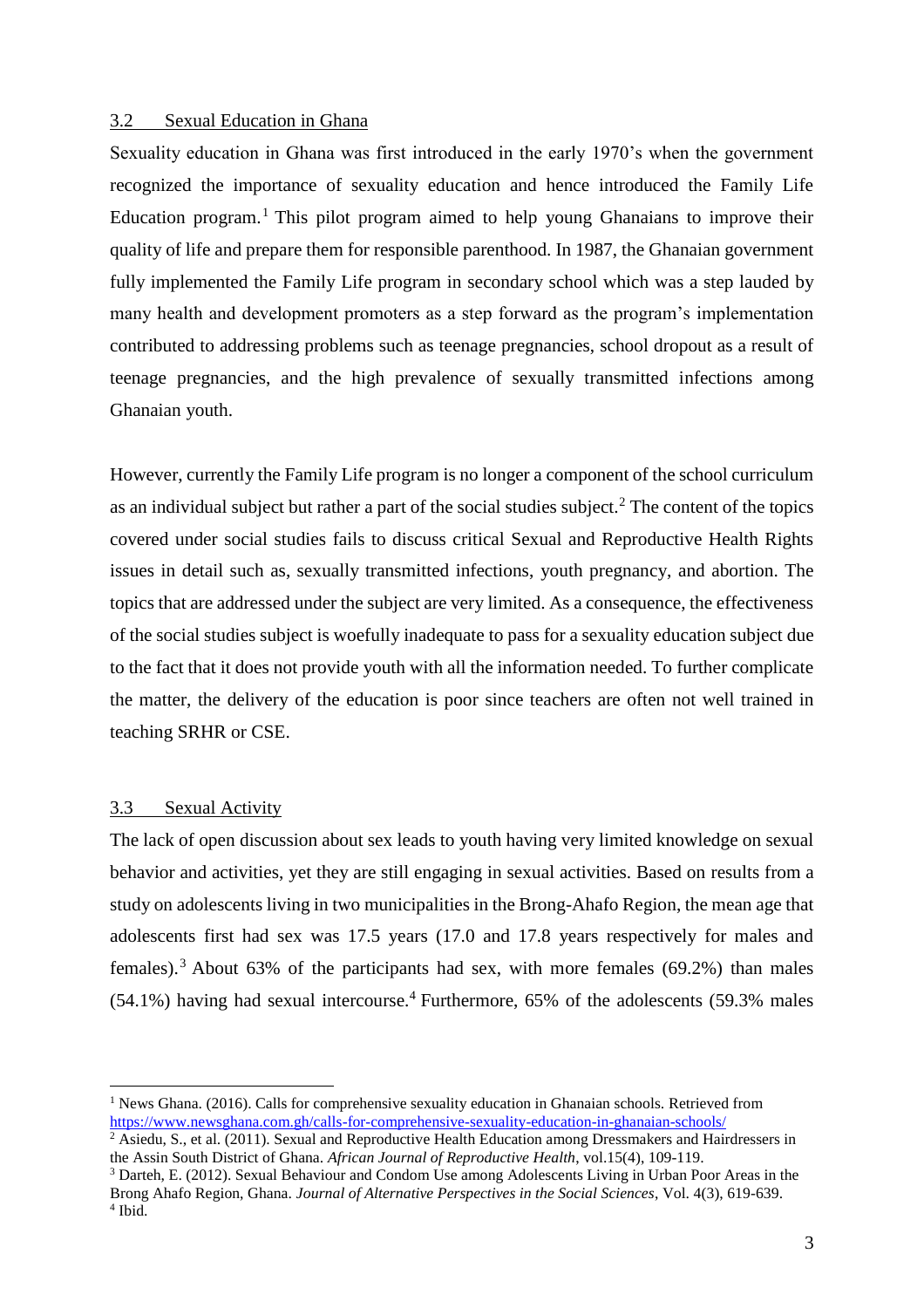and 68.1% females) had sex when they were aged 15-19 years old with 10% experiencing sexual debut when they were aged 10 to 14 years.

The main factor that was found to increase sexual behavior among adolescents was peer pressure.<sup>5</sup> Adolescents engage in sexual activity out of curiosity and the need to be accepted by their peers. Peer pressure and the need for acceptance causes youth to learn false information since they are receiving information on sex from their friends and media.

# 3.4 Family and Religious Beliefs

Since it is culturally unacceptable to discuss sex and sexual issues with adolescents, parents do not discuss reproductive health issues and sexuality with their children.<sup>6</sup> And in the cases when parents do talk about sex, the information provided by them is insufficient as it is rushed over and not directly talked about. Through a study on adolescents in Kintampo, respondents mostly agreed that parents are their last preference to receive information on sexual and reproductive health from because the conversation is often filtered since parents feel uneasiness discussing such private issues.<sup>7</sup> Due to the intolerance by family and religious leaders, efforts towards integrating comprehensive sexuality education into the curriculum are impeded.

# 3.5 Initiatives on Sexual Education

 $\overline{a}$ 

Due to the lack of sexual education, there are different initiatives that have been taking place in Ghana. Sexual Health Education Plus (SHE+) is a project that offers youth access to free Sexual Reproductive Health Right (SRHR) information through text messages on their mobile phones by texting "SHE" to their respective mobile subscribers.<sup>8</sup> The project is accessible in the Upper East, Upper West, Northern and Volta Regions of Ghana with the main objective being to contribute to Ghana achieving target 5B of the  $5<sup>th</sup>$  Millennium Development Goal.<sup>9</sup> Similarly to the SHE+ project, "The World Starts with Me" was created to provide SRHR education. This program enables users to gain IT skills while also learning about sexual education. Through the program, young people are able to find out information on issues that would normally be labeled

<sup>&</sup>lt;sup>5</sup> Sneed, C.D., et al. (2015). The Influence of Parental Communication and Perception of Peers on Adolescent Sexual Behavior. *Journal of Health Communication: International Perspectives*, vol. 20(8), 888-892.

<sup>6</sup> Kwakye, S.O., et al. (2014). Adolescent Reproductive Health. *Population Studies, Key Issues and Contemporary Trends in Ghana*, vol. 5, 203.

<sup>7</sup> Boamah, E.A. (2012). *Sexual Behaviours and Contraceptive Use among Adolescents in Kintampo, Ghana*. Amsterdam: Vrije Universitiet Amsterdam.

<sup>&</sup>lt;sup>8</sup> Savana Signatures. (2016). Sexual Health Education Plus (SHE+). Retrieved from<http://savsign.org/she/> <sup>9</sup> WHO. (2015). MDG 5: improve maternal health. Retrieved from

[http://www.who.int/topics/millennium\\_development\\_goals/maternal\\_health/en/](http://www.who.int/topics/millennium_development_goals/maternal_health/en/)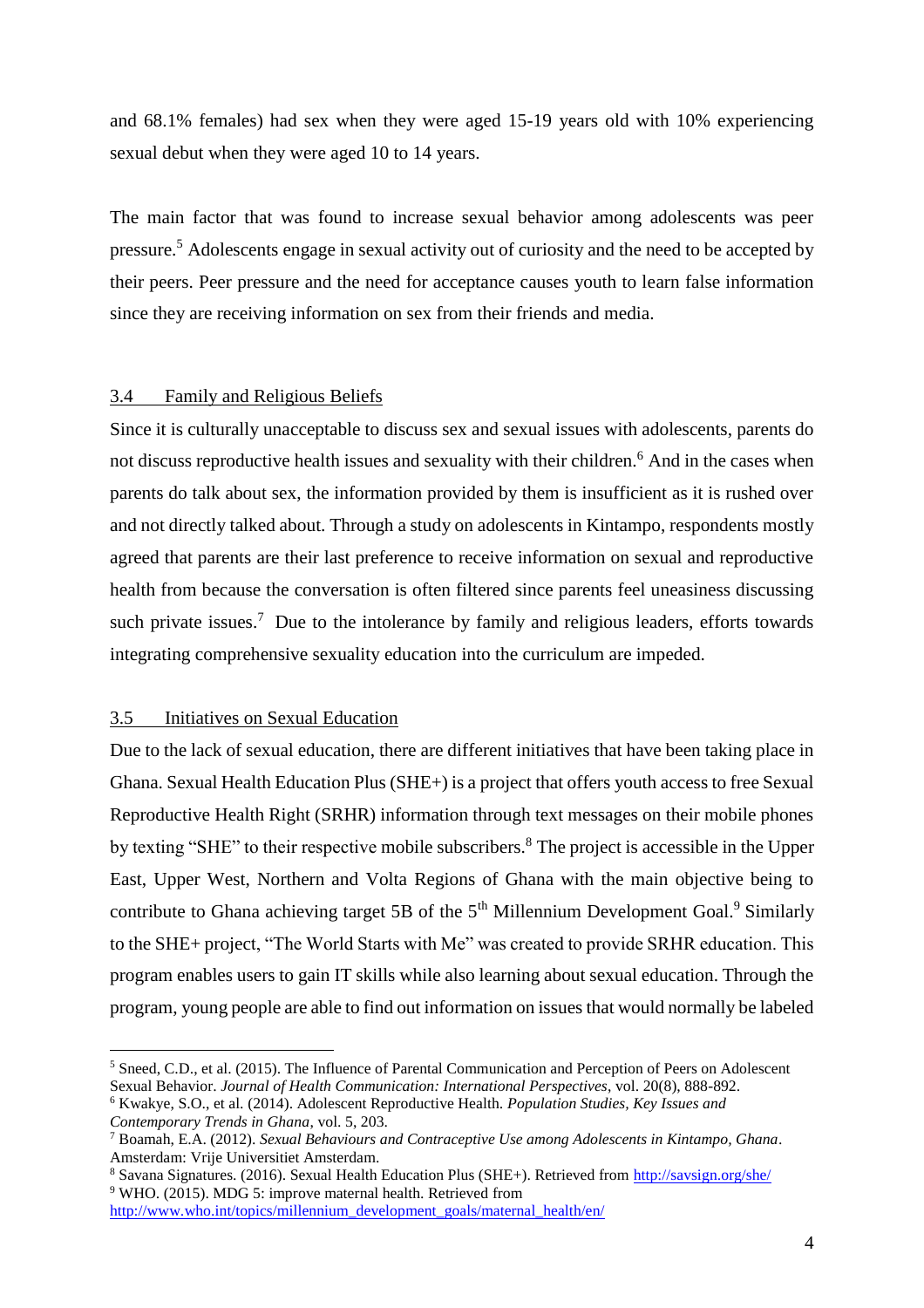as too sensitive to discuss in Ghanaian society such as sexuality, reproductive health, pregnancy, contraceptives, and sexual abuse. Similar CSE programs are being implemented by different non-Governmental actors, including the Planned Parenthood Association of Ghana, The Youth Harvest Foundation Ghana and NORSAC Ghana. Additionally, the National Population Council, Ghana Health Services, Ghana Education Services and National Youth Authority, as well as other NGOs, are undertaking activities, such as school health clubs, and adolescent reproductive health corners.

# **Challenges**

- The absence of a legal provision of CSE in Ghana to support the implementation of sexual education policies.
- Unwillingness of Ministry of Education and schools to implement CSE in Ghanaian schools.
- The absence of CSE in teacher education training curriculum.
- Intolerance of families and religious leaders towards the need of CSE both in public and private environments.

# **Recommendations**

In light of the above, the HRAC and the Ghana Coalition of NGOs in Health recommend that:

- 1. The National Population Council establishes a national policy that offers guidelines on CSE.
- 2. The Ghanaian Education Service should change the educational curriculum of Junior High School, the Senior High School, and the Teacher Training Colleges of Education to guarantee a full and high-quality CSE.
- 3. The Ghanaian Education Service needs to upscale community outreach to encourage parents on the importance of CSE through community outreaches that emphasize the need to educate their children both in school and at home.
- 4. The National Population Council should evaluate initiatives such as the Sexual Health Education Plus (SHE+) and expand throughout Ghana.
- 5. The Ministry of Gender, Children and Social Protection should strengthened the jointcollaborations between NGOs to take active part in providing programs that aim to educate Ghanaian youth on sexual and reproductive health.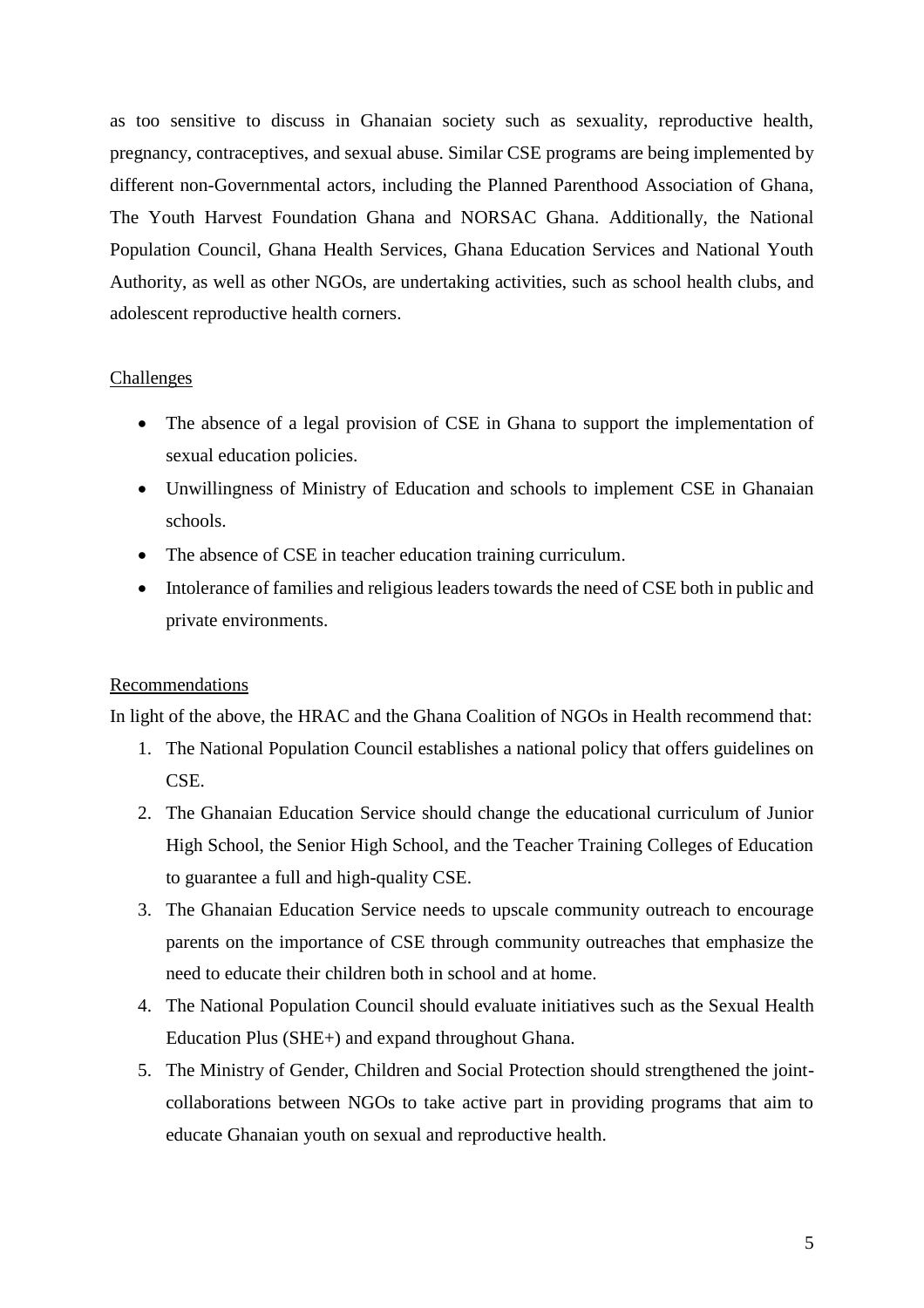- 6. The Ministry of Gender, Children and Social Protection should work with its implementing partners to engage traditional and religious leaders in national discussions about CSE.
- 7. The Ghana Health Services should upscale youth corners for the out-of-school youth who would not otherwise have access to CSE and provide refresher training to youth corners specifically in regard to youth friendliness.

# **4.0 Adolescent Reproductive Health Rights**

Adolescent Reproductive health right is implicit in the right to health and realized through the ability to enjoy the highest attainable standard of physical and mental health, and to have access to services to enable them to maintain or restore reproductive health.

# 4.1 Laws and Policies

There are no explicit laws on adolescent reproductive health in Ghana, thus heavy reliance is placed on international conventions such as the African Charter on Human and Peoples Right, the International Conference on Population and Development - Programme of Action (ICPD-PoA) of 1994, ICPD Beyoung 2014, the Fourth Women's Conference in Beijing in 1995 and the post conference meetings such as that of The Hague in 1999 and New York in 2000. Nevertheless, there are different domestic legal provisions covering children's rights, which include adolescents. Notwithstanding the absence of explicit national laws on adolescent reproductive health rights, the National Population Policy (Revised Edition 1994), the 2000 Adolescent Reproductive Health Policy (ARHP), the goals of Vision 2020, the Youth and HIV/AIDS Policies and the national health policy protocols and standards are quite pertinent to this subject.

The medium term objective of the Government of Ghana, as stated in the Vision 2020 document, is to achieve a middle-income status by the year 2020. In furtherance of the National Population Policy of 1994, the Government through the Ministry of Health has produced a national health policy, which sets out guidelines and standards for health delivery, including sexual and reproductive health. The policy on the reproductive health of adolescents and the youth emanates from the general health policy and the National Population Policy and responds to the peculiar reproductive health needs of young people. The Adolescent Reproductive Health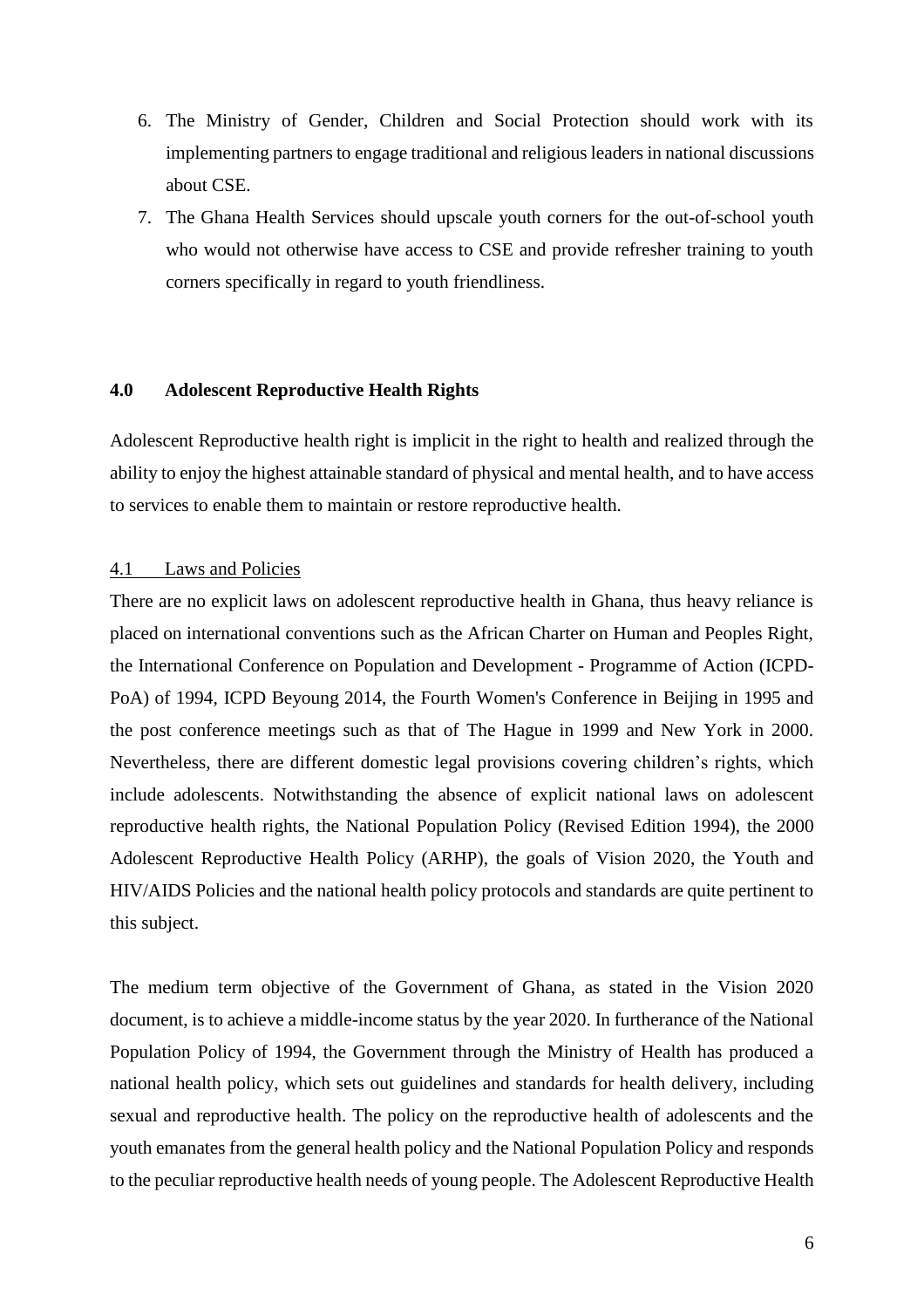Policy also complements the National Youth and the HIV/AIDS policies. The policies are meant to guide policy makers and program managers as they formulate, implement and evaluate programs and services that address the sexual and reproductive health needs of adolescents and young people in Ghana.<sup>10</sup>

# 4.2 The Current Situation

There are four main indicators that are used to judge the quality of access to reproductive health services including access to contraceptive use, family planning services, maternal mortality and adolescent reproductive health.<sup>11</sup> According to a survey conducted in the Upper East and Central Regions of Ghana, adolescents still avoid sexual reproductive health services particularly due to stigma around premarital sex. Over 750,000 adolescents become pregnant annually. 2 in 3 young women and 4 in 5 young men with STI symptoms do not seek treatment, while approximately half of unmarried sexually active female adolescents and over one-third of sexually-active male adolescents do not use contraceptives.<sup>12</sup>

According to the Ghana Demographic and Health Survey 2014, 14% of women aged 15-19 have begun childbearing; either they have had a live birth (11%) or are pregnant with their first child (3%), a slight increase from 13% in 2008. The percentage of women who have begun childbearing increases rapidly with age, from 2% among women age 15 to 36% among women age 19. Teenage childbearing is higher in rural areas (17%) than in urban areas (12%) not surprisingly, early childbearing is inversely related to women's educational level. Teenagers with no education are almost four times as likely to have begun childbearing as those with a secondary or higher education (23% and 6%, respectively).<sup>13</sup>

# 4.3 Programs to Improve Gaps

 $\overline{a}$ 

In furtherance to the objectives of the Adolescent Reproductive Health Policy, the Government of Ghana successfully initiated a new youth project titled Ghana Adolescent Reproductive

<sup>11</sup> Alliance for Reproductive Health Rights. (n.d). Improved Access to Reproductive Health Services, crucial to attainment of MDG 4 & 5. Retrieved from [http://arhr.org.gh/themencode-pdf-viewer](http://arhr.org.gh/themencode-pdf-viewer-sc/?file=http://arhr.org.gh/wp-content/uploads/2016/04/Improved-Access-to-Reproductive-Health-Services.pdf&settings=111111111&lang=en-US#page=&zoom=auto)[sc/?file=http://arhr.org.gh/wp-content/uploads/2016/04/Improved-Access-to-Reproductive-Health-](http://arhr.org.gh/themencode-pdf-viewer-sc/?file=http://arhr.org.gh/wp-content/uploads/2016/04/Improved-Access-to-Reproductive-Health-Services.pdf&settings=111111111&lang=en-US#page=&zoom=auto)[Services.pdf&settings=111111111&lang=en-US#page=&zoom=auto](http://arhr.org.gh/themencode-pdf-viewer-sc/?file=http://arhr.org.gh/wp-content/uploads/2016/04/Improved-Access-to-Reproductive-Health-Services.pdf&settings=111111111&lang=en-US#page=&zoom=auto)

<sup>&</sup>lt;sup>10</sup> Republic of Ghana. (2000). Adolescent Reproductive Health Policy. National Population Council, p.1-22. [https://s3.amazonaws.com/ndpc-static/pubication/AdolescentReproductiveHealth+Policy\\_Oct2000.pdf](https://s3.amazonaws.com/ndpc-static/pubication/AdolescentReproductiveHealth+Policy_Oct2000.pdf) 

<sup>&</sup>lt;sup>12</sup> Aninanya, G. A., Debpuur, C. Y., Awine, T., Williams, J. E., Hodgson, A. & Howard, N. (2015). Effects of an Adolescent Sexual and Reproductive Health Intervention on Health Service Usage by Young People in Northern Ghana: A Community-Randomised Trial. Retrieved from <https://www.ncbi.nlm.nih.gov/pmc/articles/PMC4415997/>

<sup>&</sup>lt;sup>13</sup> Ghana Statistical Service, the Ghana Health Service & the National Public Health Reference Laboratory. (2014). *Ghana Demographic and Health Survey 2014*. Rockville: GSS, GHS, and ICF International.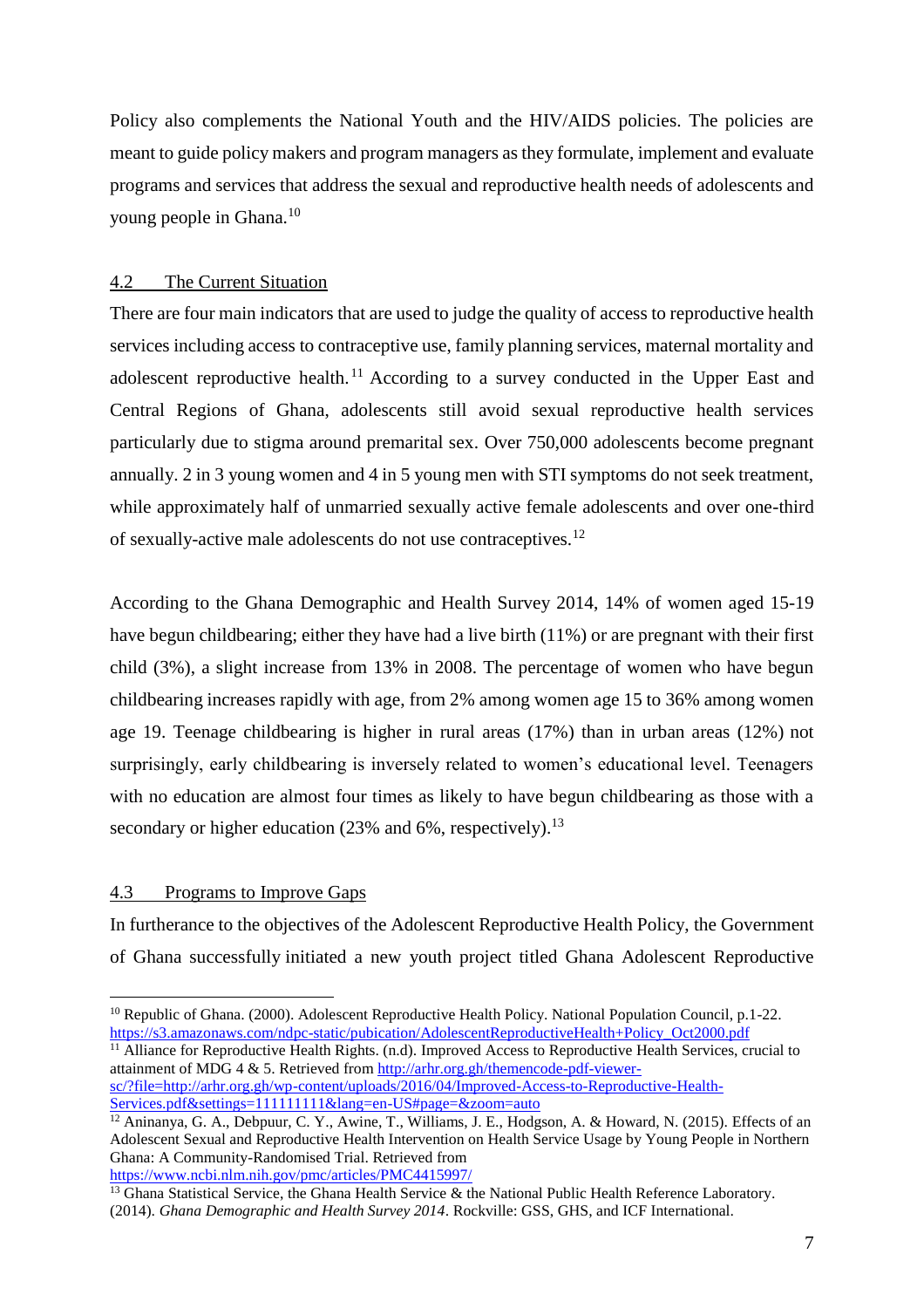Health Project (GHARH). The project is being implemented in all the twenty seven districts of the Brong-Ahafo Region of Ghana and in 72 communities from October 2014 to March 2017 in Brong-Ahafo Region and from September 2016 to June 2017 in Ashanti Region..<sup>14</sup> "The Young and Wise" is a comprehensive, brand driven, youth program targeting young people aged 10-24. It is collaborative initiative spearheaded by the Planned Parenthood Association of Ghana (PPAG) and the Ghana Social Marketing Foundation (GSMF), designed to effect positive behaviour change among the youth in order to reduce HIV/AIDS, Sexually Transmitted Infections (STIs) and Teenage Pregnancy.

#### 4.4 Teenage Pregnancy

 $\overline{a}$ 

Teenage pregnancy is defined as an unintended pregnancy during adolescence. A female teenager can be pregnant as early as age 12 or 13, although it is usually 14 or older. The rates of teenage pregnancy in Ghana are high; of all births registered in the country in 2014, 30 per cent were by adolescents, and 14 per cent of adolescents aged between 15 and 19 years had begun childbearing.<sup>15</sup>

Regional assessment of teenage pregnancy in Ghana shows that, the Upper East Region recorded the highest rate of teenage pregnancy in 2014, representing 15% of the population sample with Northern Region having the lowest national prevalence rate of 4.4%.<sup>16</sup>

To address the high rates of teenage pregnancy in Ghana, the Ministry of Gender, Children and Social Protection convened a nationwide stakeholders meeting on December 7, 2015, to assess the current level, to conduct a situation analysis and to strategize for sustained national sensitization on the issue of teenage pregnancy. In addition, the Ministry compiled a Mapping Report on Teenage Pregnancy in Ghana, focusing on the key strategies in addressing teenage pregnancy.<sup>17</sup> The Minister mentioned that preventing unintended conceptions, strengthening education, employment and support; and providing sex education before young people become

<sup>&</sup>lt;sup>14</sup> Graphic Ghana. (2014). Government launches Adolescent Reproductive Health project. Retrieved from [http://www.graphic.com.gh/news/general-news/government-launches-adolescent-reproductive-health](http://www.graphic.com.gh/news/general-news/government-launches-adolescent-reproductive-health-project.html)[project.html](http://www.graphic.com.gh/news/general-news/government-launches-adolescent-reproductive-health-project.html) 

<sup>&</sup>lt;sup>15</sup> Coughlin, J. (2016). Teenage pregnancy in Ghana: Assessing situation and moving forward. Retrieved from [http://www.graphic.com.gh/news/general-news/teenage-pregnancy-in-ghana-assessing-situation-and-moving](http://www.graphic.com.gh/news/general-news/teenage-pregnancy-in-ghana-assessing-situation-and-moving-forward.html)[forward.html](http://www.graphic.com.gh/news/general-news/teenage-pregnancy-in-ghana-assessing-situation-and-moving-forward.html)

<sup>16</sup> Ghana News Agency. (2015). Teenage pregnancy on the rise in Upper East – Gender Ministry. Retrieved from <http://citifmonline.com/2015/12/25/teenage-pregnancy-on-the-rise-in-upper-east-gender-ministry/>

<sup>&</sup>lt;sup>17</sup> Coughlin, J. (2016). Teenage pregnancy in Ghana: Assessing situation and moving forward. Retrieved from [http://www.graphic.com.gh/news/general-news/teenage-pregnancy-in-ghana-assessing-situation-and-moving](http://www.graphic.com.gh/news/general-news/teenage-pregnancy-in-ghana-assessing-situation-and-moving-forward.html)[forward.html](http://www.graphic.com.gh/news/general-news/teenage-pregnancy-in-ghana-assessing-situation-and-moving-forward.html)